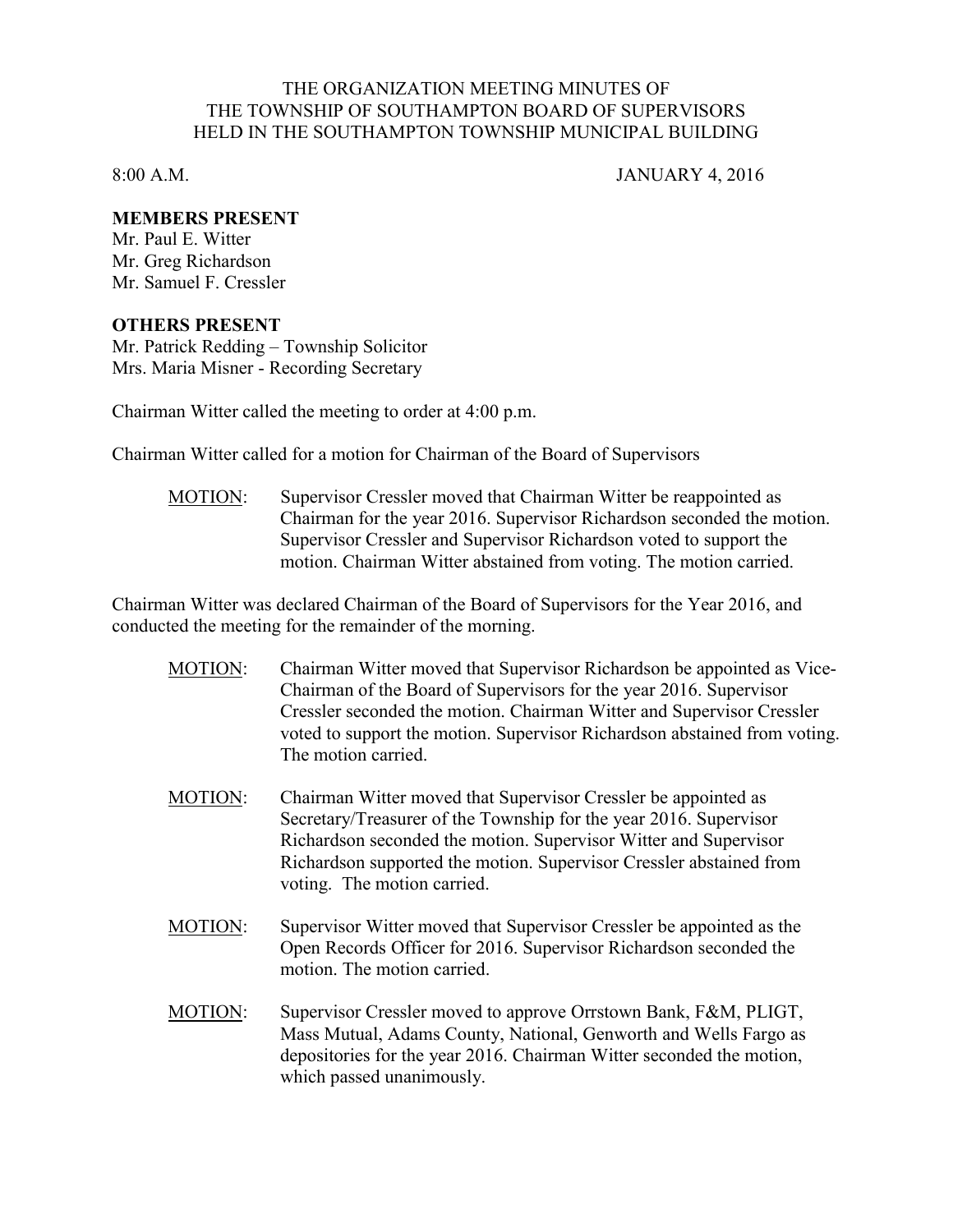- MOTION: Chairman Witter moved that Redding Law Firm (Patrick and Carol Redding) be retained as solicitors for the Township in the year 2016. Supervisor Cressler seconded the motion, which passed unanimously.
- MOTION: Supervisor Cressler moved that Martin & Martin, Inc. be retained as Township Engineer for the year 2016. Chairman Witter seconded the motion, which passed unanimously.
- MOTION: Supervisor Cressler moved that Grove Miller be appointed as Southampton Township Traffic Engineer for the year 2016. Supervisor Witter seconded the motion which passed unanimously.
- MOTION: Supervisor Witter moved that Mr. Doug Shields be appointed as Code/Zoning/Permit Officer for the year 2016. Supervisor Cressler seconded the motion, which passed unanimously.
- MOTION: Chairman Witter moved that Mr. Doug Shields be reappointed as Emergency Management Coordinator and Township Fire Marshall for the year 2016. Supervisor Cressler seconded the motion which passed unanimously.
- MOTION: Supervisor Witter moved that Ms. Maria Misner be appointed as Planning and GIS Mapping Coordinator for the year 2016. Supervisor Cressler seconded the motion which passed unanimously.
- MOTION: Supervisor Cressler moved that Ms. Maria Misner be appointed as Recording Secretary for the year 2016. Supervisor Witter seconded the motion, which passed unanimously.
- MOTION: Supervisor Cressler moved that Mr. Jamie White, West End Fire and Rescue Company Fire Chief, be appointed as Township Fire Chief for the year 2016. Chairman Witter seconded the motion, which passed unanimously.
- MOTION: Chairman Witter moved to appoint Doug Shields to the Southampton Township, Franklin County Emergency Services Advisory Board for the year 2016. Supervisor Cressler seconded the motion which passed unanimously.
- MOTION: Chairman Witter moved that Mr. Vincent Elbel be named the Township Sewage Enforcement Officer and Mr. Jim Maun as the township alternate Sewage Enforcement Officer for the year 2016. Supervisor Cressler seconded the motion, which passed unanimously.
- MOTION: Supervisor Cressler moved to appoint Mrs. Patty Goyt as Township Auditor for a two-year term. Supervisor Witter seconded the motion which passed unanimously.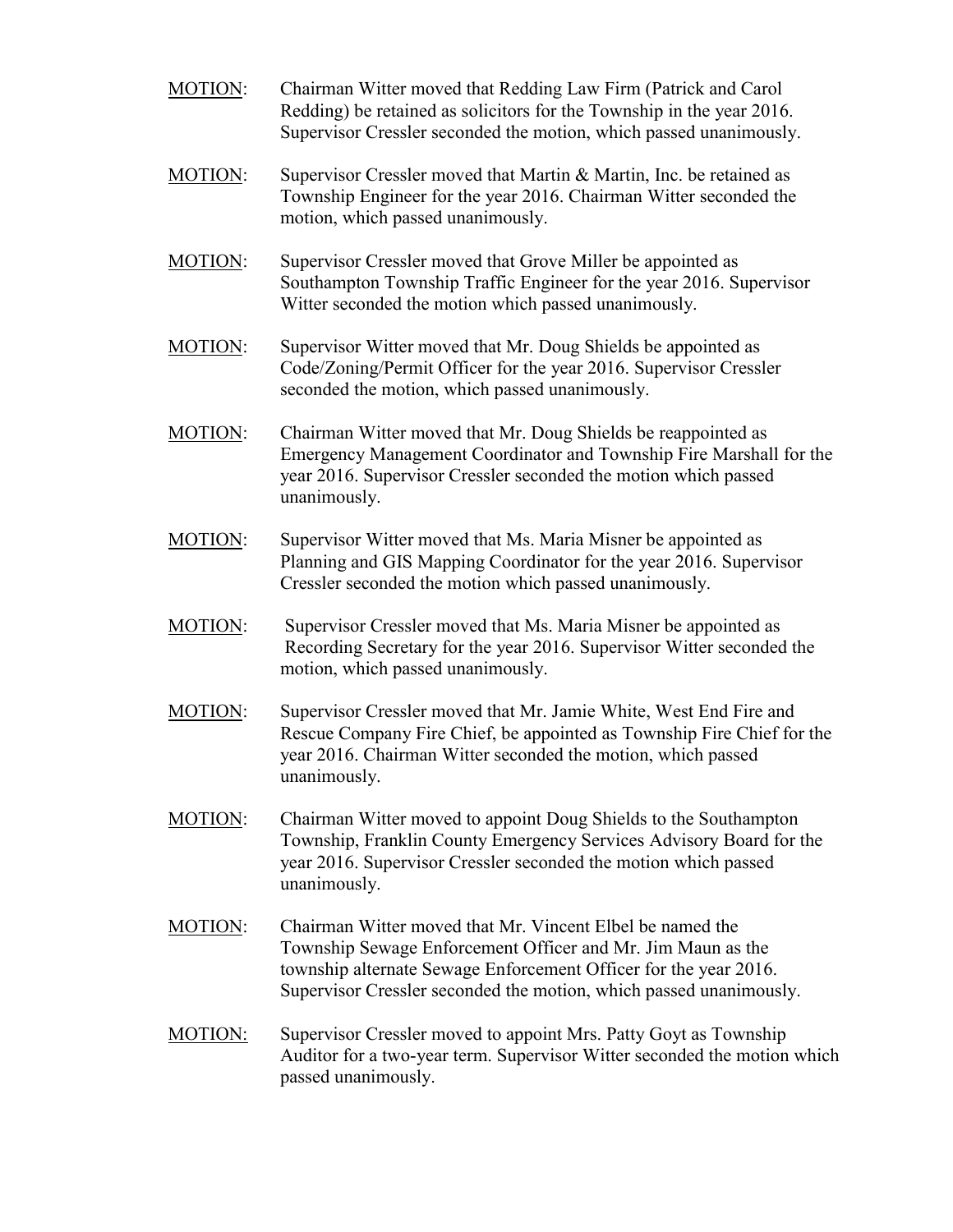- MOTION: Supervisor Richardson moved to appoint Mr. Glenn Pugh and Mr. David Rohr to 3-year terms on the Planning Commission. Supervisor Witter seconded the motion which passed unanimously.
- MOTION: Supervisor Witter moved to appoint Marlin Johnson to a three year term on the Zoning Hearing Board. Supervisor Richardson seconded the motion which passed unanimously.
- MOTION: Supervisor Witter moved that Mr. Jay Grove be appointed to the Vacancy Board for the year 2016. Supervisor Cressler seconded the motion, which passed unanimously.
- MOTION: Chairman Cressler made a motion to appoint Mr. Steve Oldt as the Cumberland County Tax Collection Representative for 2016. Supervisor Witter seconded the motion which passed unanimously.
- MOTION: Supervisor Witter made a motion to appoint Supervisor Cressler as the Council of Government (COG) representative for 2016. Supervisor Cressler seconded the motion which passed unanimously.
- MOTION: Supervisor Witter moved that Mr. Alvin Elliott be reappointed as citizen representative on the Emergency Service Advisory Board for 2016. Supervisor Cressler seconded the motion, which passed unanimously.
- MOTION: Supervisor Cressler moved that Ms. Karen Strine be reappointed Township Representative to attend meetings of the Shippensburg Public Library Board for the year 2016. Chairman Witter seconded the motion, which passed unanimously.
- MOTION: Supervisor Witter moved to appoint Supervisor Cressler as the Voting Representative at the annual PSATS conference in 2016. Supervisor Cressler seconded the motion which passed unanimously.
- MOTION: Chairman Witter moved that all three Supervisors be appointed as Roadmasters for the year 2016. Supervisor Cressler seconded the motion, which passed unanimously.
- MOTION: Supervisor Witter moved to appoint Mrs. Kathy Durf as full-time employee. Supervisor Cressler seconded the motion. The motion passed. Supervisor Richardson opposed.
- MOTION: Chairman Witter moved that the Supervisors be authorized to furlough laborers at their discretion. Supervisor Cressler seconded the motion, which passed unanimously.

\*\*\*

MOTION: Supervisor Witter moved that beginning in February of 2016, the Regular meeting of the Board of Supervisors meet on the second Tuesday of each month at 6:30 a.m. and the fourth Tuesday of each month at 6:00 p.m.